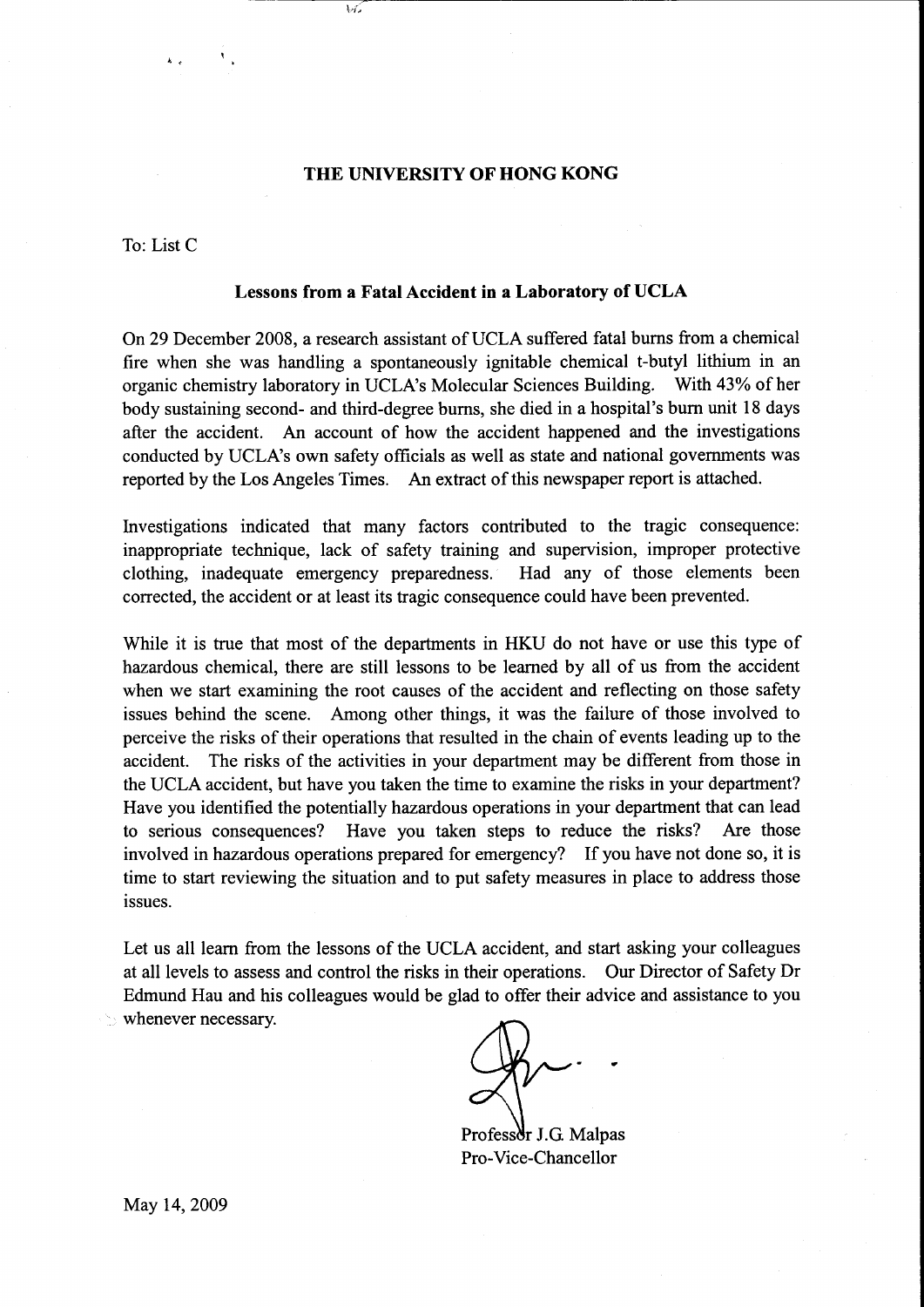# Deadly UCLA lab fire leaves haunting questions



Sheri Sangji celebrates her graduation from Ponrona College in May with brother Hussain, mother Maimoona, father Shaukat and sister Naveen. Two months before Sangji was burned in a chemical fire, UCLA safety inspectors found more than a dozen deficiencies where she was working.

Federal and state safety agencies investigate after university officials failed to address lapses before a Dec. 29 chemical accident left a research assistant with fatal burns.

By Kim Christensen March 1, 2009

UCLA's Molecular Sciences Building was mostly closed for the holidays on Dec. 29 as research assistant Sheri Sangji worked on an organic chemistry experiment.

Only three months into her job in the lab, the 23-year-old Pomona College graduate was using a plastic syringe to extract from a sealed container a small quantity of tbutyl lithium -- a chemical compound that ignites instantly when exposed to air.





Sheri Sangji

As she withdrew the liquid, the syringe came apart in her hands, spewing flaming chemicals, according to a UCLA accident report. A flash fire set her clothing ablaze and spread secondand third-degree burns over 43% of her body.

Eighteen excruciating days later, Sangji died in a hospital burn unit.

"tt is horrifying." said her sister Naveen, 26, a Harvard medical student. "Sheri wasn't out doing something stupid. She was working in a lab at one of the largest universities in the world. She gets these horrific injuries and loses

her life to these injuries and we still don't know how it happened or why it wasn't prevented."

Sangji's death was more than a tragic workplace accident. lt also raised serious questions about the university's attention to laboratory safety.

"lt was totally preventable," said Neal Langerman. a San Diego consultant and former head of the American Chemical Society's Division of Chemical Health and Safety, whose members were given a detailed account of the incident by a

nt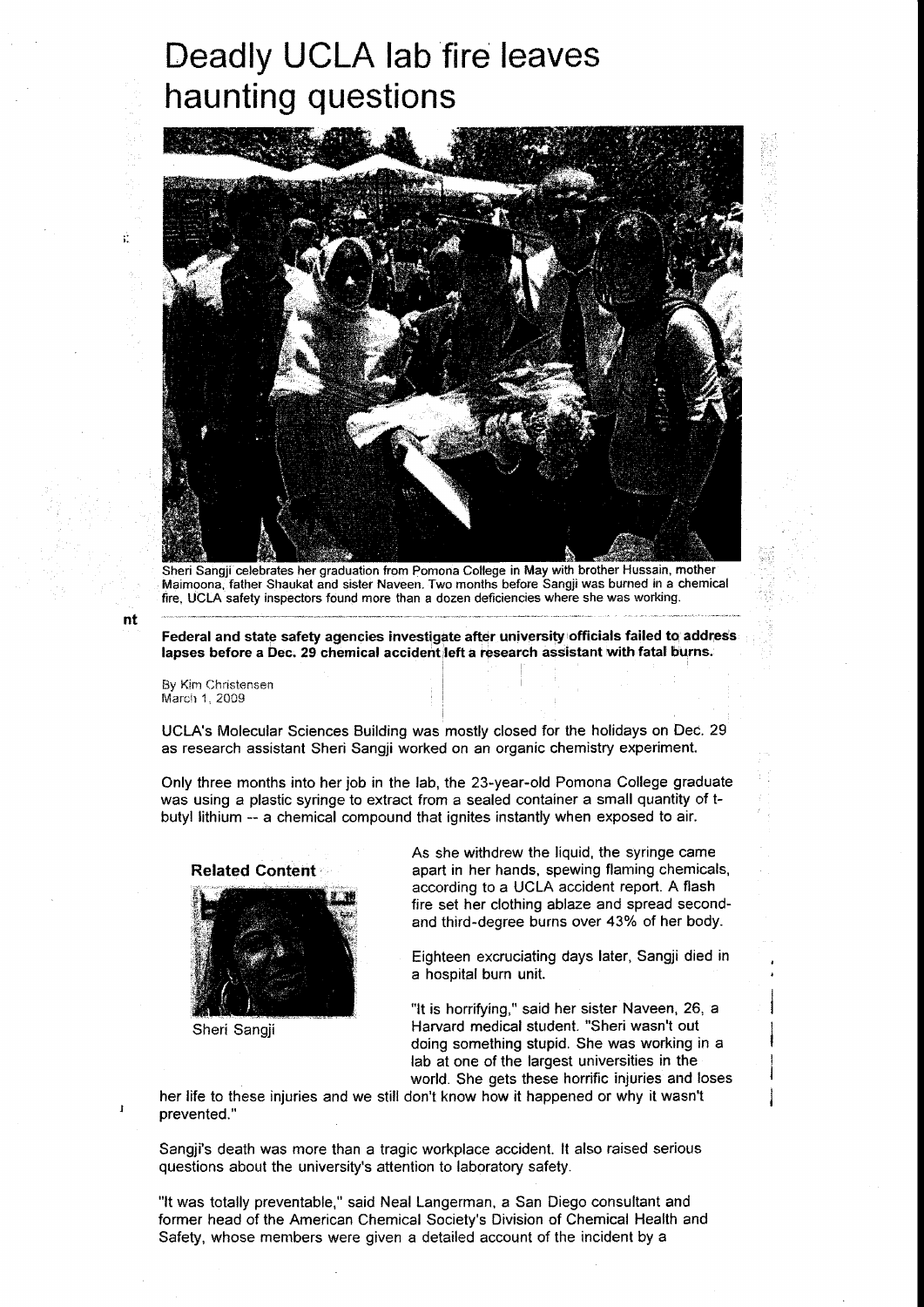University of California safety official.

"Poor training, poor technique, lack of supervision and improper method. This was just not the right way to transfer these things," Langerman said. "She died, didn't she? lt speaks for itself."

Two months earlier, UCLA safety inspectors found more than a dozen deficiencies in the same lab, Molecular Sciences Room 4221, according to internal investigative and inspection reports reviewed by The Times. Among the findings: Employees were not wearing requisite protective lab coats, and flammable liquids and volatile chemicals were stored improperly.

Chemical Safety Officer Michael Wheatley sent the inspection report to the researcher who oversees the lab, professor Patrick Harran, as well as to the head of the Chemistry and Biochemistry Department and a top UCLA safety official. The report directed that problems be fixed by Dec. 5.

But the required corrective action was not taken, records show, and on Dec. 29 all that stood between Sangji's torso and the fire that engulfed her was a highly flammable, synthetic sweater that fueled the flames.

#### Under scrutiny

The California Division of Occupational Safety and Health is investigating, as are the Office of the State Fire Marshal, the National lnstitute for Occupational Safety and Health and the U.S. Chemical Safety and Hazard Investigation Board. A spokeswoman for Cal/OSHA, the lead agency, said she could not comment on the investigation.

UCLA officials say they are cooperating with all of the agencies.

"We consider this a profoundly tragic accident, and the campus community is still reeling from the loss of Sheri as a member of the Bruin family," said Kevin Reed, vice chancellor for legal affairs.

Harran, the organic chemistry professor for whom Sangji worked, said he could not comment on the accident because of the pending investigations. But he said he's heartbroken.

"Words cannot convey my grief or that of those who work in my lab, and our pain cannot possibly compare with the immeasurable anguish felt by Sheri's family," he wrote in an e-mail. "Sheri's death is a tragedy that has left her friends, colleagues and co-workers here in our department devastated."

UCLA has launched a comprehensive review of lab safety protocols and has stepped up inspections and shortened the time allowed to correct serious violations. Chancellor Gene Block also established a campuswide lab safety committee and ordered enhanced accountability measures.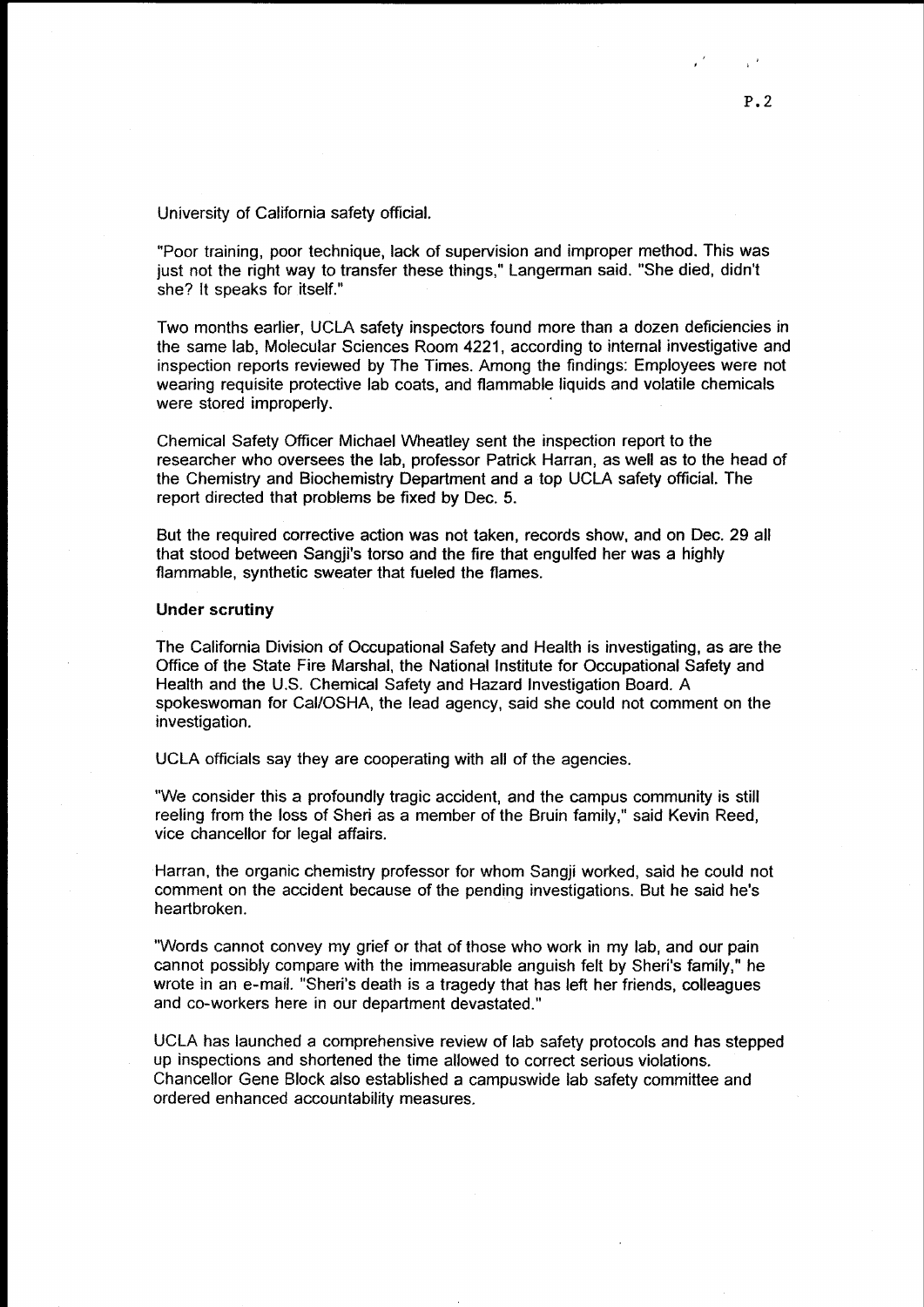$\blacksquare$ 

ion es

ies

Such efforts are of little comfort to Sangji's family. Her parents, Shaukat Sangji, a small-business owner who lives in Toronto, Canada, with his wife, Maimoona, a Montessori schoolteacher, were too distraught to be interviewed, said Naveen, who relayed an e-mail message to The Times from her father.

"They say time will heal, but I know for sure nothing can heal this," he said. "This has completely destroyed our lives forever."

Born and raised in Pakistan, Sheharbano "Sheri" Sangji followed her older sister to Pomona College, a small, top-tier liberal arts school in Claremont, in 2003. Their parents and younger brother moved to Canada.

"Sheri always loved science and fell in love with chemistry," Naveen said, but she also was interested in the rights of women and immigrants, environmental policy and law. She decided to become an attorney, with an eye toward a career that would blend her interests.

"She was brilliant, just so impressive," her sister said.

Daniel O'Leary, Sheri's chemistry professor for nearly three years at Pomona, recalled her as being upbeat, with a good sense of humor, and an independent problem-solver who published two papers as an undergraduate in professionally vetted chemistry journals.

"She was a talented researcher and a very involved student in the chemistry department," said O'Leary, who earned his doctorate at UCLA and now teaches at Bowdoin College in Maine.

Sangji graduated in May and had applied to some of the nation's top law schools.

In October, she took a job in a lab run by Harran, a rising star who joined the UCLA faculty in July as the first Donald J. Cram Chair in Organic Chemistry. In 2007, Harran and colleagues at the University of Texas Southwestern Medical Center gained notice for their work on a synthetic toxin that shrinks cancerous tumors in mice.

"Sheri was excited about this job . . . and was so happy when she got it," said her friend Jahan Bruce, 24, a special-education teacher. "She wanted to be in the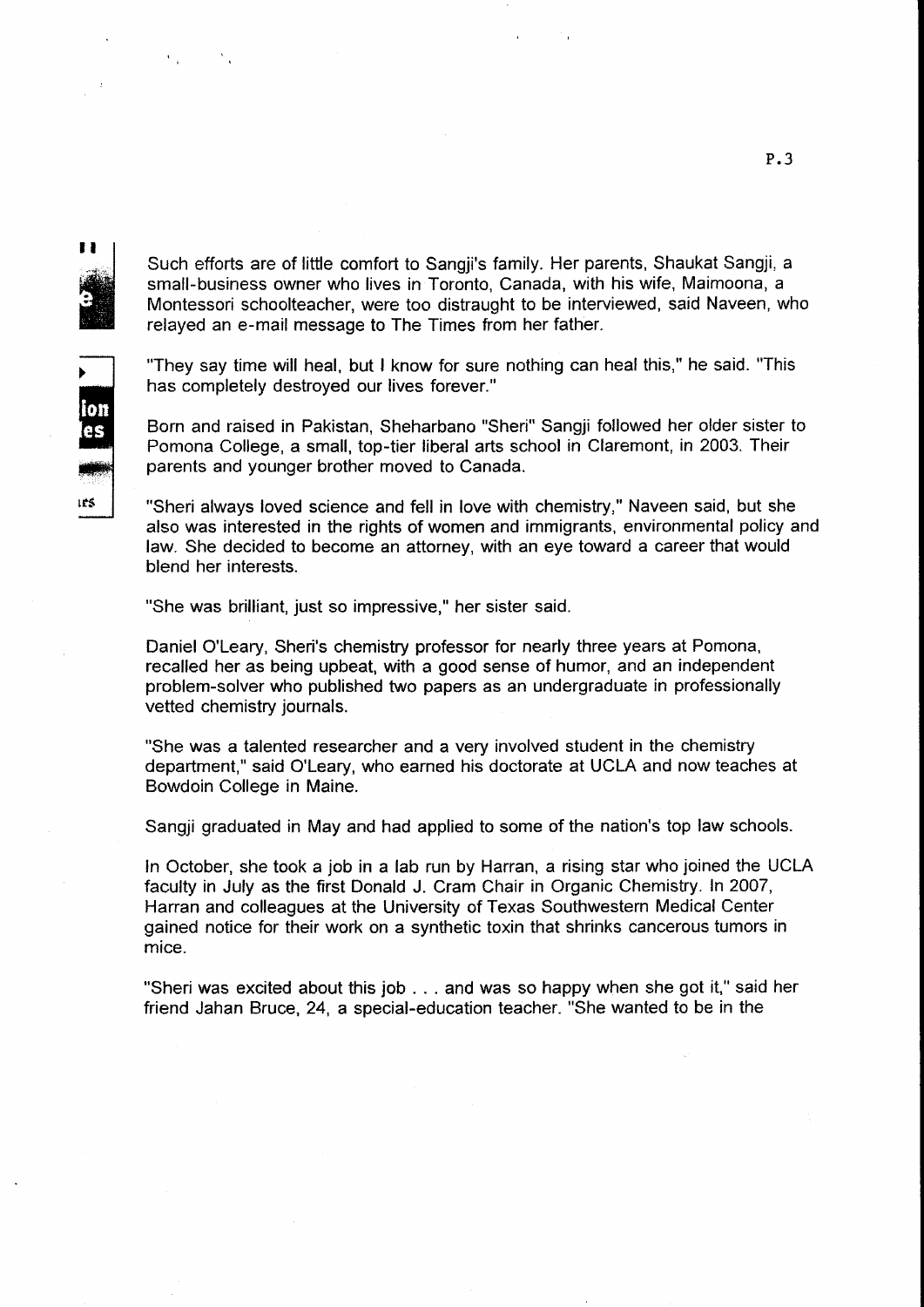research area and wanted to be in a university setting. All of her friends thought this was perfect for her."

On Dec. 29, Sangji was performing an experiment related to Harran's work on a potential anti-obesity drug, UCLA's Reed said.

She was trying to transfer up to 2 ounces of t-butyl lithium, which was dissolved in pentane, another highly flammable chemical, from one sealed container to another. lt was the second time she had performed that procedure in Harran's lab, UCLA officials said.

"The barrel of the syringe was either ejected or pulled out of the syringe, causing liquid to be released," the UCLA accident report stated.

Sangji's rubber gloves caught fire, searing her hands. Her sweater, made of a synthetic material, was so flammable that Langerman, the chemical safety expert, compared it to "solid gasoline." lt, too, was quickly engulfed.

The panicked young woman ran away from a nearby emergency shower instead of toward it, records state, costing her precious time.

"She might have been fine" had she quickly made it to the shower, said Russ Phifer, head of the American Chemical Society's safety division, who also reviewed the UC official's account of the accident.

A postdoctoral researcher, who UCLA officials say was just a few feet away, rushed to Sangji's aid and tried to smother the flames with a lab coat. Another ran in from an adjoining room, helped douse the fire, then called 911 and summoned Harran, Reed said.

"He said when he got there Sheri was sitting with her arms outstretched in front of her and someone was throwing water at her from a sink." said Naveen, who spoke with Harran later at the hospital. That account squares with the UCLA accident report.

From the Ronald Reagan UCLA Medical Center, Sangji was transferred to the Grossman Burn Center in Sherrnan Oaks.

It is unknown whether a typical cotton lab coat would have saved her. But even if it caught fire. it could have been removed much more easily than a burning synthetic sweater, safety expert Phifer said.

"l can't imagine why she didn't have protective clothing if she knew she was working with chemicals that dangerous," Sheri's friend Bruce said.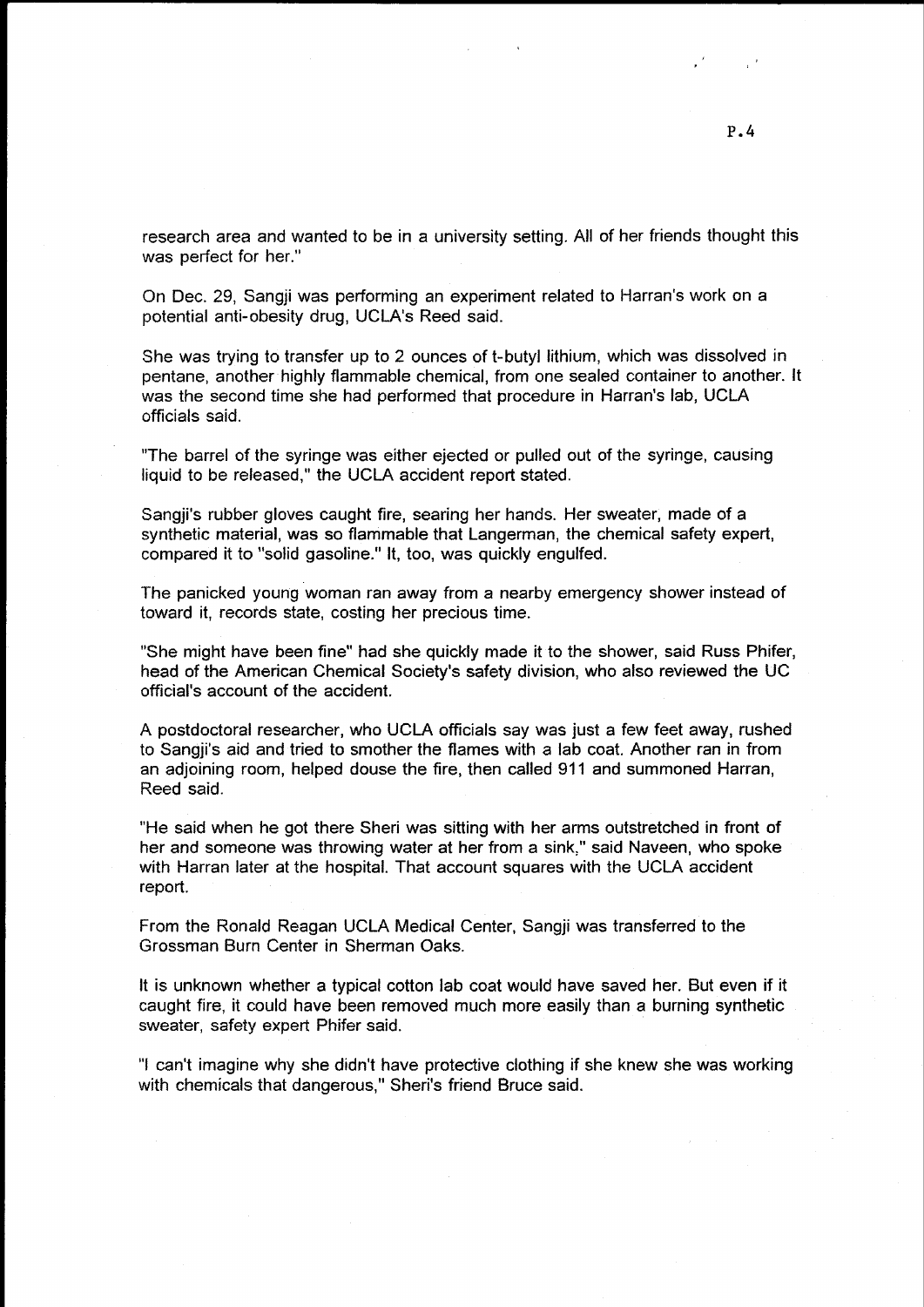# Training questioned

But just how much Sangji knew about the procedure that took her life is an open question.

'The employee may not have been using best work practices while handling the syringe to transfer a pyrophoric liquid," a UCLA accident report concluded. "The employees should be instructed in safer handling techniques."

Harran told a UCLA investigator the day after the fire that a syringe "was the appropriate method" for transferring t-butyl lithium -- and that Sangji had been trained how to do it. But according to the investigator's report, Harran did not know when that training occurred and had no record of it, as required by CaI/OSHA and UCLA lab safety standards.

UCLA's Reed said Sangji "was trained by senior chemists within Dr. Harran's lab to conduct this specific experiment and handle these specific chemicals." But he couldn't say why there was no record of it.

"We're still trying to figure that one out," he said, adding that Ca|/OSHA is also looking into it.

At the hospital, Naveen said, her sister told her that she was not given safety training: "She was very clear about the lack of safety training, because I asked her directly."

It was not unheard of for people in Harran's labs to work without protective gear, UCLA records show.

On Oct. 30, two months before the fire, an annual safety inspection uncovered more than two dozen deficiencies in his four labs, including the one where Sangji worked. Among other things, inspectors found excessive amounts of flammable liquids and missing chemical spill cleanup kits.

"Eye protection, nitrile [rubber] gloves and lab coats were not worn by laboratory personnel," the inspection report said.

The Nov. 5 report said lab coats "must be worn while conducting research and handling hazardous materials in the lab" and assigned the Dec. 5 deadline to correct the deficiencies.

After the accident, however, Bill Peck, UCLA manager of occupational safety and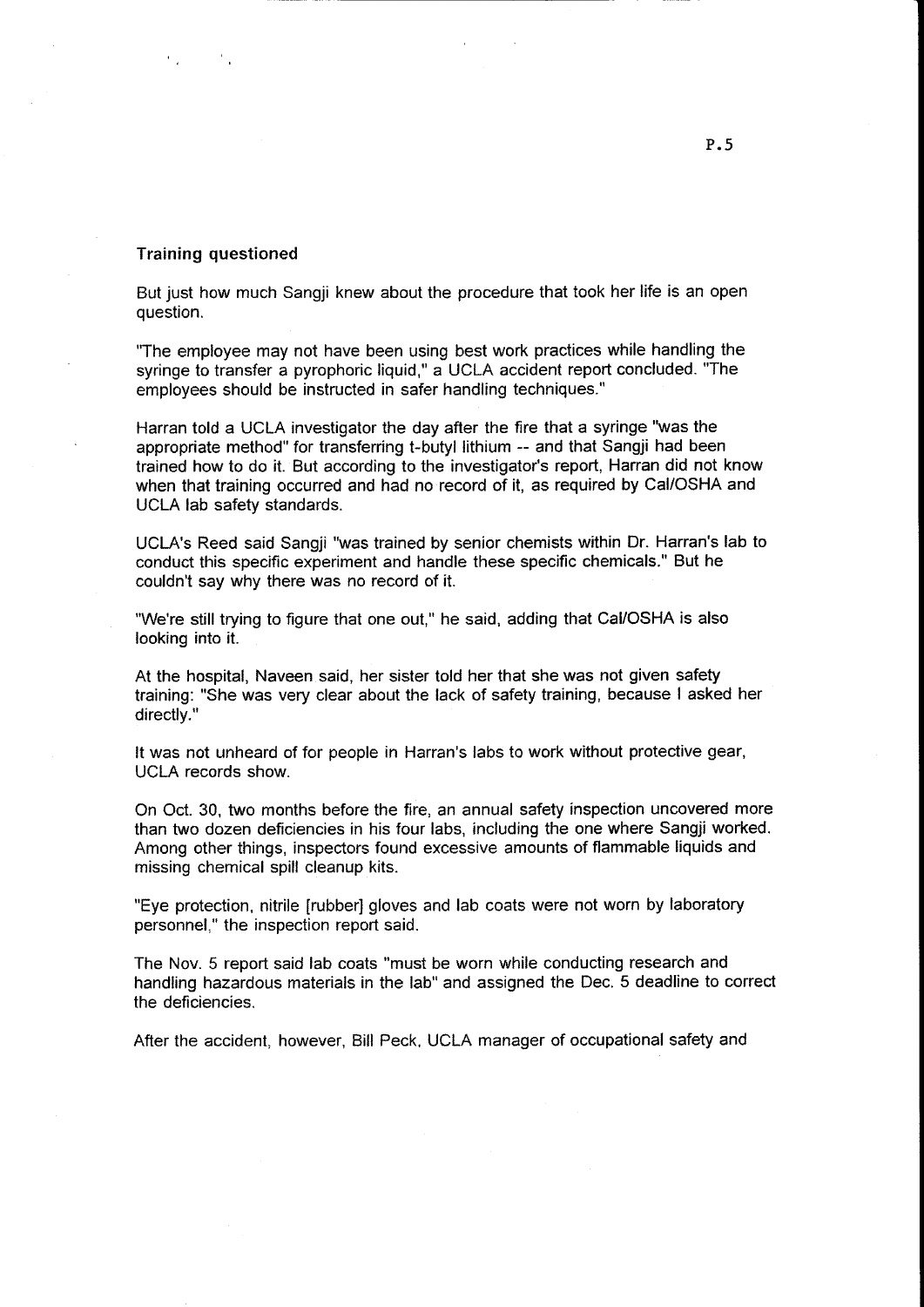employee health, wrote in his report that "most of the corrections in the laboratory were not accomplished by 12/30/08."

A first-aid kit and spill cleanup materials were still lacking; flammable materials and water- and air-reactive chemicals were still being stored improperly; and employees still weren't using protective equipment, the report said.

Ca!/OSHA is investigating why the deficiencies were not corrected sooner, UCLA officials said. One potential factor, they said, is that Harran had planned to move the lab.

Phifer and Langerman saw other potential problems: At the time of the fire, Sangji worked at a cupboard-like "fume hood," which pulls potentially harmful vapors out through an exhaust system. lt has a tempered-glass veftical sash that probably was not lowered enough, they said, because if it had been, only her hands and forearms would have been burned.

In addition to the fume hood, Sangji would have been better protected if she had used a "blast shield," a free-standing portable device made of brass that chemists put between themselves and potentially dangerous experiments, the experts said. A blast shield was not required for that experiment, Reed said, and it is unknown if one was available.

Langerman also questioned the safety of transferring t-butyl lithium with a syringe.

"The preferred method is to use pressure to push the liquid out of the source bottle into your receiver through a stainless-steel tube," he said.

Both experts also wondered if Sangji and the postdoctoral researchers who risked their lives to help her had received adequate fire safety training. UCLA officials say they had.

"The response afterward is probably most responsible for her death," Phifer said. "The fact that she immediately turned away from the shower and went in the opposite direction is a problem. lt means that she wasn't properly trained in what to do in the event she caught fire."

P.6